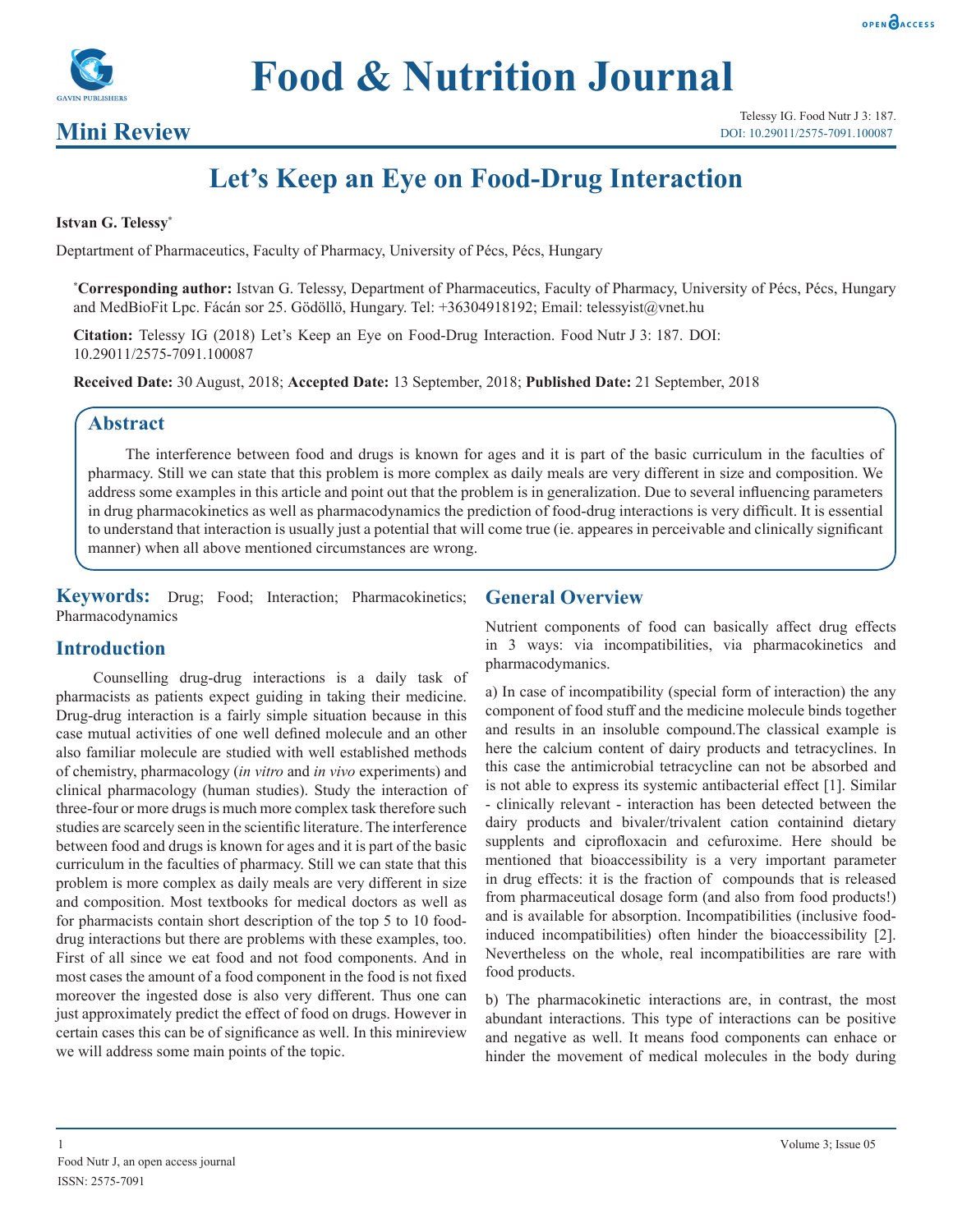the phase of Absorption, Transport, Metabolism And Excretion (ADME). In case of oral drug administration absorption and metabolism (biotransformation) are the main targets of food-born kinetic interactions. Cytochrome P 450 enzymes (predominant phase-I enzymes present in the intestinal system, the liver and many other organs) are the most often affected by exogenic agents found in the food and plant-derived beverages, as well. The maximum plasma concentration  $(C_{\text{max}})$ , the time to reach the maximum plasma concentration  $(T_{\text{max}})$  and the area under the concentration-time curve (AUC) are the main parameters to describe pharmacokinetic behavious of a compound. AUC is often referred to as Bioavailability (BA) because AUC actually quantifies the BA. Bioavailability means the proportion of drug or food-component that can be utilized for restoring (medicine) or keeping (food) the normal (healthy) body functions [3].

c) Pharmadynamic interactions are visualized as influenced drug action. They usually disturb drug molecule-drug receptor binding but recently more and more mechanism of action reveal genomic background, ie. gene-expression and production of receptor-proteins are influenced consequently too much or too few receptors are present to develop drug action. Classical example is warfarin, that antagonize the action of vitamin-K (originated from food). Vitamin K (VK) derivate vitamin K hydroquinone  $(VKH<sub>2</sub>)$  is an essential component of the blood-clotting cascade (coagulation). In a well-balanced patient the dose of warfarine and the concentrations of  $VK$  and  $VKH_2$  are in harmony that ensure the blockade of blood clot formation. Should we give extra vitamin-K into this system (as food-supplement or VK-containing vegetables like kale, spinach, broccoly, sauerkraut, etc.), the balance is lost and coagulation will come into overweight nsequently thrombus occurs. In some cases pharmacodynamic and pharmacokinetic interactions are present side by side, and the situation is more complex.

#### **Problems with the Appreciation of Food-Drug and Drug-Food Interactions**

Food-drug and drug-food interference do exist. Some of the interferencies will result in pharmacological interaction, ie. the participating molecules (both exogenous and endogenous) will influence their biological action. In case of food where there are a lot of micro- and macromolecules present within one  $\mu$ unit", the actions are as good as unpredictable. Actual variety (quality) and quantity of ingredients will define the result and, these parameters are dependent in case of fruits and vegetables on breed, soil, climate, season, storage, processing etc . At times we know the interactionpotential of the ingredients but we are far enough from full mapping of the pharmacological potentials of the ingredients. The point is to understand that interaction is usually just a potential that will come true (ie. appeares in perceivable and clinically significant manner) when all above mentioned circumstances are wrong.

#### **Practical Examples to be Considered**

Pharmacokinetic interactions are among the most often experienced influence of food and food compounds on drugs. Their impact is, however very different. Biotransformation of drug molecules is the main way of detoxification, which is usually coupled with the declining of drug effect. But there are - in smaller proportion - certain medications (called prodrugs) where the metabolism resulted in more effective drug, too.

Food-induced modifications in drug action are as already mentioned difficult to predict. In certain cases the effect of foodingredients were discovered and more or less tested. Such examples are part of basic curriculum, however the examples might be misleading or give unsubstantiated feeling of safety. Let's take some examples.

The mostly cited example for influencing pharmacokinetics by food is the grapefruit juice. Since 1989 we know that this juice (more precisely some of its ingredient) is an enzyme inductor that enhances metabolism of drugs being substrates of cytochrome-P450 (CYP) enzymes. Often mentioned results are the increased  $C_{\text{max}}$ , time to action and AUC of drugs used for blood pressure control, hypnotics, antihistamines, etc. The fact, that eg. tomato juice can produce similar effect, is not really known and distributed in the public. A recent study of Ohkubo et al. [3] demonstrates that tomato juice is as strong inhibitor as the grapefruit juice (Figure 1/AB.), whereupon pharmacological effect of the midazolam increases, first of all due to the increased  $T_{\text{max}}$  and AUC. The referred study also demonstrate using different routes of administration (intraduodenal vs. intravenous) that the inhibition takes place in the intestinally located CYP-450 isoenzymes (mainly CYP 3A4) not in the liver (Figure 1/CD). Furthermore a figure of an other study performed by Watson et al. [4] depict the interactions of colchicine and grape fruit or orange juice (Figure 2). One can see that Sevilla orange juice is more potent inhibitor of biotransformation via CYP3A4 than grape fruit juice. Continuing the examples of grapefruit juice, one should not forget about the differences of virtually similar products. In fact the qualitative and quantitative composition of the food product determines the biological effect. The study of Goosen [5] displays well the CYP3A4 inhibitory activity of the grapefruit juice depending on the bergamottin-content (Figure 3).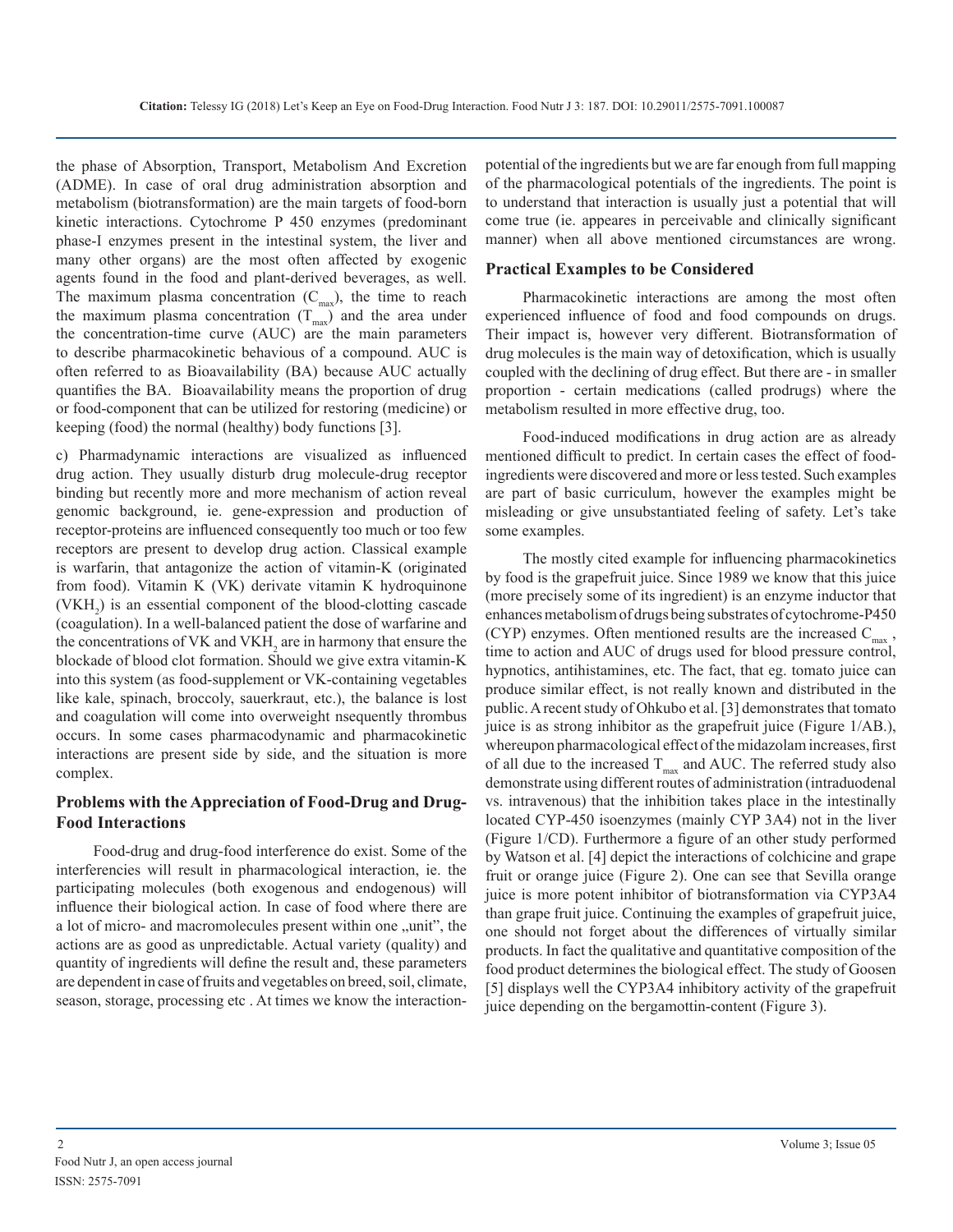

**Figures 1(A-D):** Effect of Grape Fruit Juice and Tomato Juice on Plasma Concentration of Midazolam after Intraduodenal (1A And 1B) and Intravenous (1C And 1D) Administration. Figure Originated from Reference [3].



**Figure 2:** Effect of Grape Fruit (2A) and Seville Orange Juices on Colchicine Plasma Concentration. Original Figure Stems from Reference [4].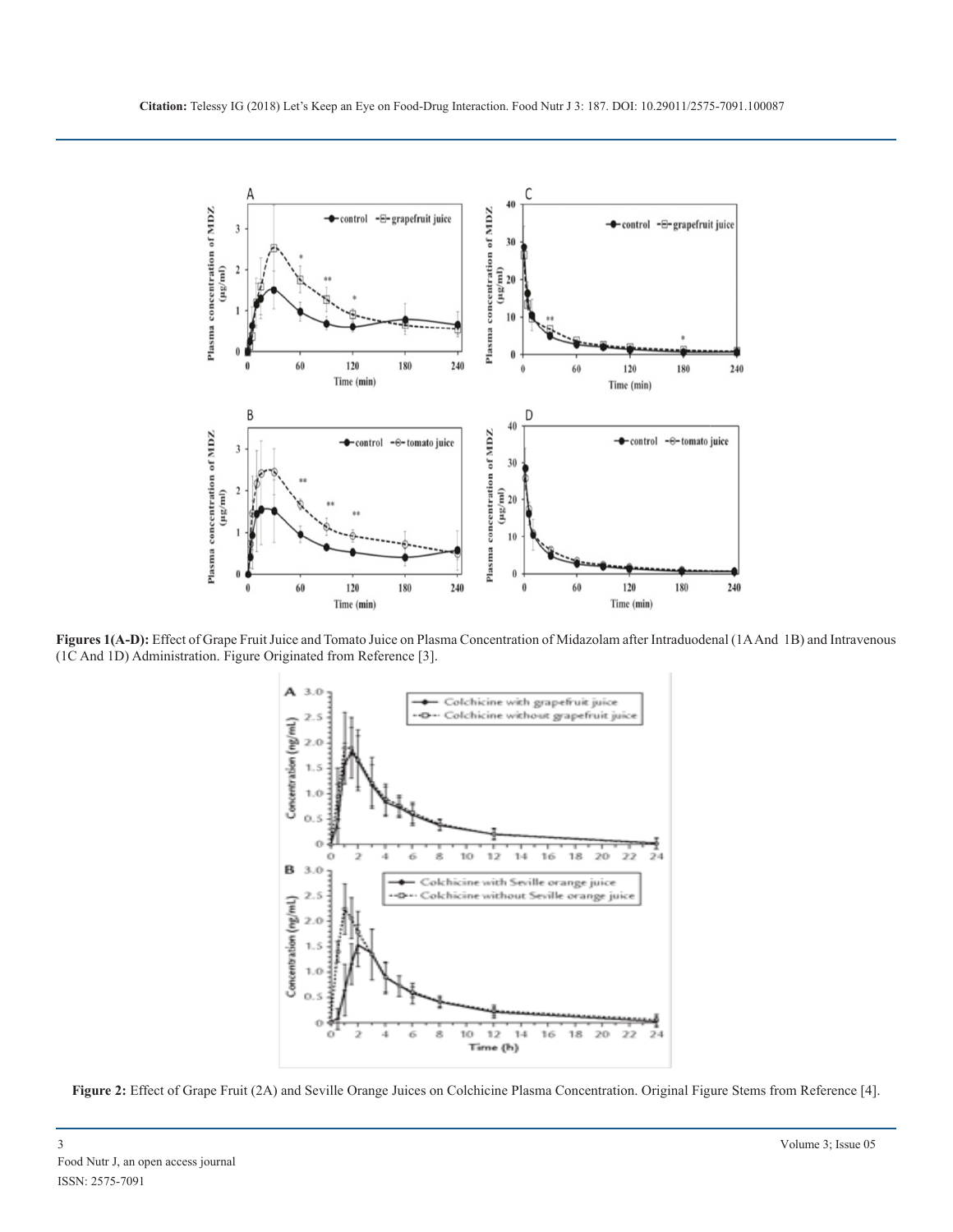

**Figure 3:** Effect of Bergamottin-Content on the Felodipine Serum Concentration Original Figure Stems from Reference [5].

(Bergamottin is a furanocoumarine-derivate typically present in grapefruit juice expressing strong inhibitory action on CYP 3A4.). Grapefruit juice augment colchicine intestinal absorption by inhibition of efflux tranport rather than metabolizing enzymes. Similar effect has been discovered in case of grapefruit juice and aliskiren, too, but the interaction with felodipine results in potentially serious side-effects due to narrow therapeutic index of the drug [6,7]. Finally the polymorphism of the CYP450 system must be mentioned that basically influence all above mentioned metabolic reactions and explains majority of the inter-individual differences in these interactions [8].

All afore mentioned examples demonstrate that proper counseling on food-drug interactions needs a careful judgement of the participants as well as the circumstances.

2. Pharmacodynamic interactions appear in a wide variety in everydays life (vitamin K containing vegetables and warfarintype anticoagulants, tiramin containing food and MAO inhibitor therapy, etc.) but most notable findings were recently registered in the field of molecular-pharmacology. Vitamin A can modulate lipid-metabolism of the mitochondria, vitamin  $B_6$  influences Ca-channels in the cell membrane, acrylamides in french fries alter dopamine transporters, etc. Recently phytotheraeutic agents affecting intestinal and hepatocellular transporters were summarized [9].

Fatty acids are main ingredients of food. By eating fatty food we take up several fatty acids that in original form or after conversion to other fatty acids will enter into the endogenous fatty acid metabolism. Arachidonic acid (C20:4) which is in high proportion in chicken, duck, beef, eggs, etc. plays a pivotal role in the biosynthesis of prostanoids. But the main part of metabolits of linoleic acid  $(C_{18:2})$  present in canola and sunflower oils, is Arachidonic Acid (AA), too. The AA metabolism via transformation on lipoxygenase pathway results in leukotriens C4 , the cyclooxygenase pathway results in prostaglandines of groups  $G_2$  and prostacyclin  $I_2$  furthermore thromboxan  $A_2$ , finally biotransformation with the CYP-450 enzymes results (in part) in EETs (Epoxy-Eicosatrienoic Acids) and HETEs (Hydroxy-Eicosatetraenoic Acids), inclusive the 20-Hidroxy-Eicosatetraenic Acid (20-HETE) (Figure 4).



**Figure 4:** Cytochrom P450 Mediated Metabolic Pathway of Arachidonic Acid.

The first receptors of the last compounds were discovered last year by Garcia et al. [10] in the vascular system. Now we have one more explanation on the negative vascular effects of the n-6 fatty acids as 20-HETE exert direct vasoconstrictor effect as well as antagonize the vasodilaltator effect of nitric oxyde. 20-HETE also participate in the remodelling of vascular wall in hypertonic patients. But it should be known that CYP450 enzymes are targets of omega-3 fatty acids [11]. It means by modification of dietary intake of n-6/n-3 PUFA ratio people can influence the metabolism of several compounds running through CYP transformation. The alterations we can set up by diet in molecular level, influence the pharmacological action of drugs ordered for treatment of various illnesses. An other example: the substrates of eg. the multidrugtransporter P-glycoproteins are dozens of drugs including nifedipine, verapamil, clarithromycin, sertraline, paroxetine, omeprazole, esomeprazole etc. And the food that influences the drug action by alteration of this transport-system are garlic, green tea, curcumin, black pepper, etc. All these small pieces of information show how people can influence their own healt by selection of food.

#### **Conclusion**

In our days there are a lot of legends about the interactions between food and drugs. These chit-chats have some grounds but the knowledge behing are usually very sloppy. Generalization